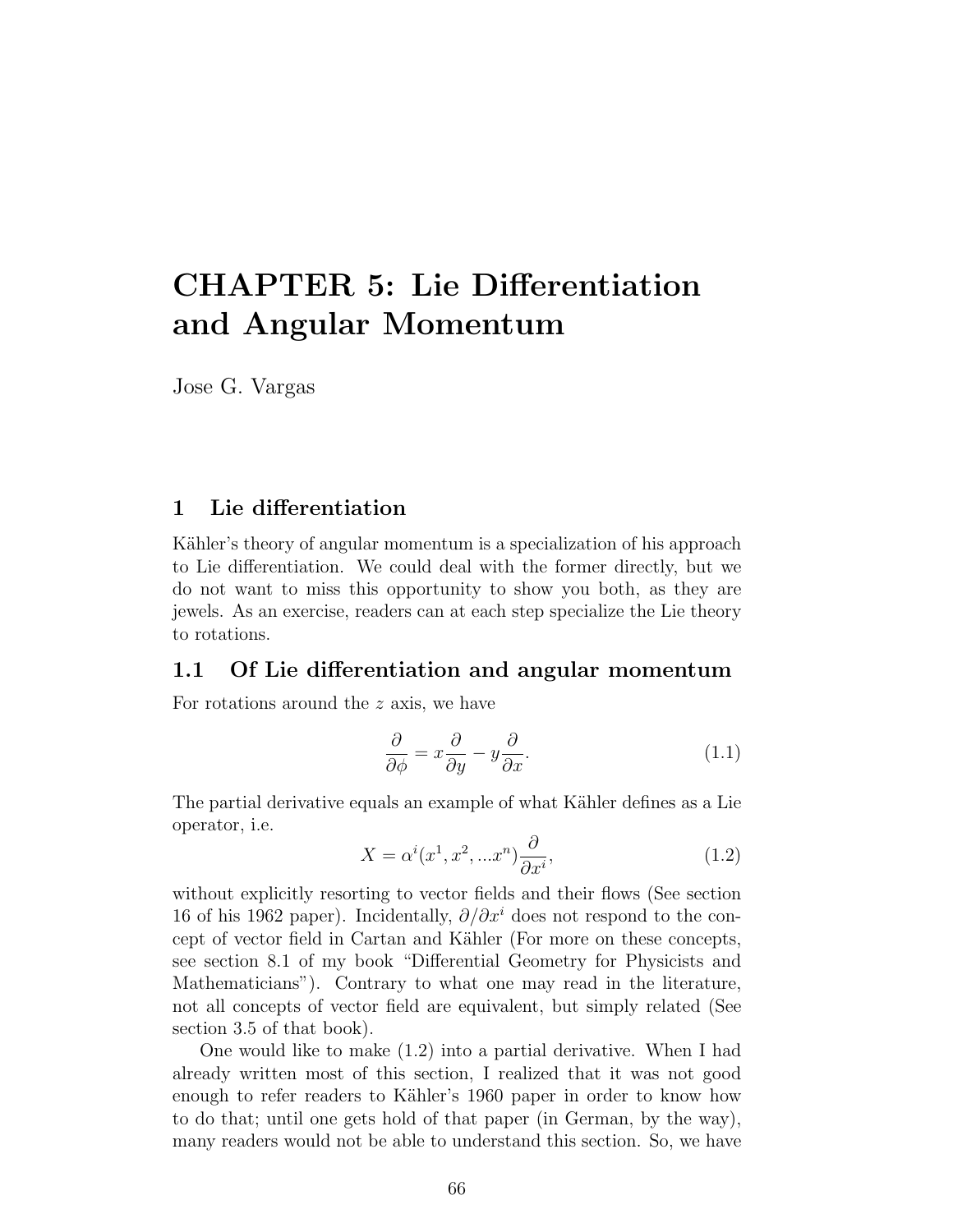added the present subsection 1.8 to effect such a change into a partial derivative.

Following Kähler, we write the operator  $(1.1)$  as  $\chi_3$  since we may extend the concept to any plane. We shall later use

$$
\chi_k = x^i \frac{\partial}{\partial x^j} - x^j \frac{\partial}{\partial x^i},\tag{1.3}
$$

where  $(i, j, k)$  constitutes any of the three cyclic permutations of  $(1, 2, 3)$ , including the unity. Here, the coordinates are Cartesian.

Starting with chapter 2 posted in this web site (the first one to be taught in the Kähler calculus phases (II and III) of the summer school), we have not used tangent-valued differential forms, not even tangent vector fields. Let us be more precise. We will encounter expressions that can be viewed as components of vector-valued differential 1−forms because of the way they transform when changing bases. But those components are extractions from formulas arising in manipulations, without the need to introduce invariant objects of which those expressions may be viewed as components. The not resorting to tangent-valued quantities will remain the case in this chapter, even when dealing with total angular momentum; the three components will be brought together into just one element of the algebra of scalar-valued differential forms.

#### 1.2 Lie operators as partial derivatives

Cartan and Kähler defined Lie operators by  $(1.2)$  (in arbitrary coordinate systems!) and applied them to differential forms. A subreptitious difficulty with this operator is that the partial derivatives take place under different conditions as to what is maintained constant for each of them. This has consequences when applied to differential forms.

In subsection 1.8, we reproduce Kähler's derivation of the Lie derivative as a single partial derivative with respect to a coordinate  $y^n$  from other coordinate systems,

$$
X = \alpha^{i}(x)\frac{\partial}{\partial x^{i}} = \frac{\partial}{\partial y^{n}}.
$$
\n(1.4)

His proof of  $(1.4)$  makes it obvious why he chose the notation  $y^n$ 

Let  $u$  be a differential form of grade  $p$ ,

$$
u = \frac{1}{p!} a_{i_1 \dots i_p} dx^{i_1} \wedge \dots \wedge dx^{i_p},
$$
\n(1.5)

in arbitrary coordinate systems. Exceptionally, summation does not take place over a basis of differential p−forms, but over all values of the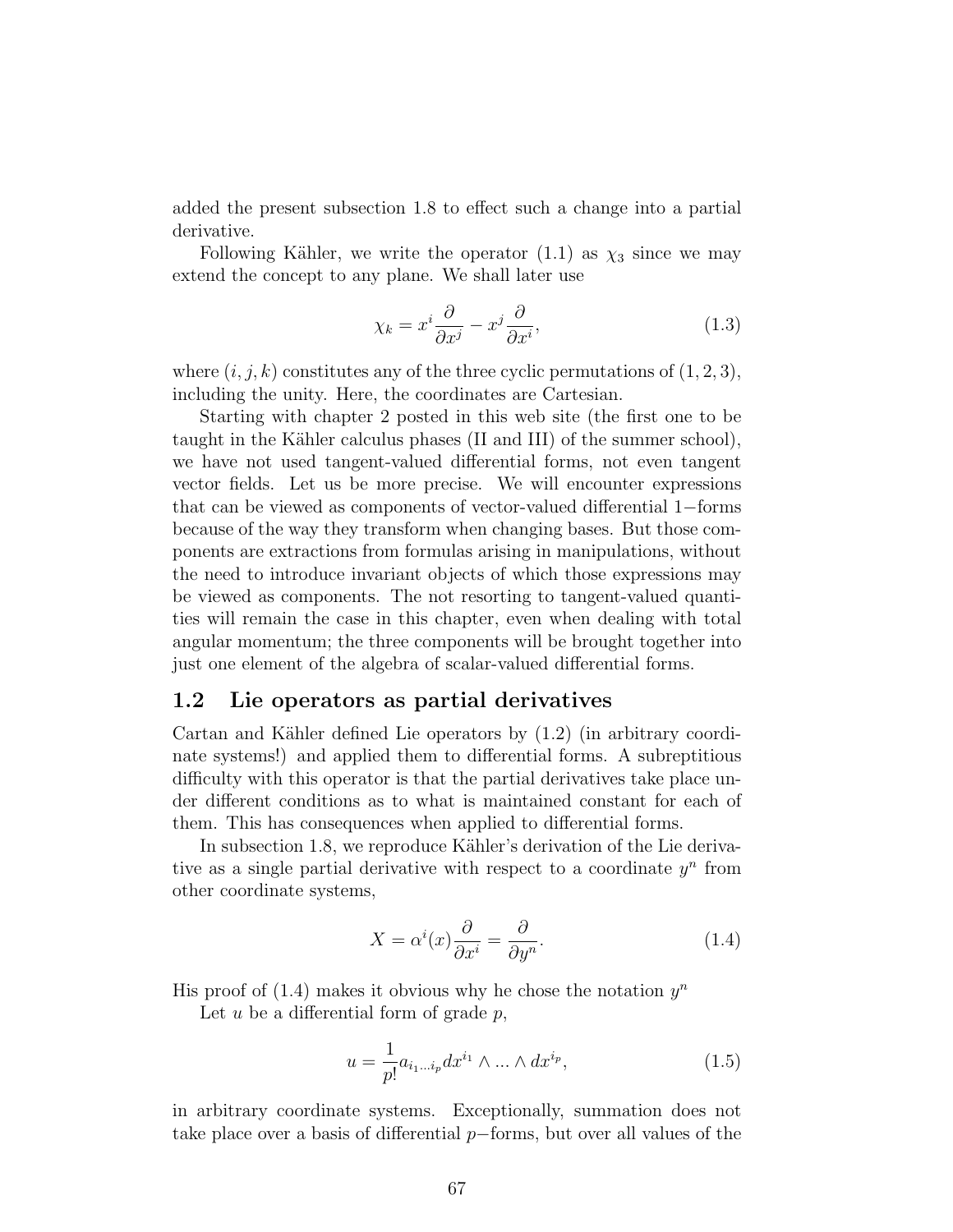indices. This notation is momentarily used to help readers connect with formulas in in Kähler's 1960 paper.

Our starting point will be

$$
Xa_{i_1...i_p} = \alpha^i(x)\frac{\partial a_{i_1...i_p}}{\partial x^i} = \frac{\partial a_{i_1...i_p}}{\partial y^n}.
$$
\n(1.6)

# 1.3 Non-invariant form of Lie differentiation

In subsection 1.8, we derive

$$
Xu = \frac{1}{p!} \alpha^i \frac{\partial a_{i_1 \dots i_p}}{\partial x^i} dx^{i_1} \wedge \dots \wedge dx^{i_p} + d\alpha^i \wedge e_i u,
$$
 (1.7)

with the operator  $e_i$  as in previous chapters.

Assume that the  $\alpha^{i}$ 's were constants. The last term would drop out. Hence, for  $X_i$  given by  $\partial/\partial x^i$  and for u given by  $a_{i_1...i_p}dx^{i_1}\wedge ... \wedge dx^{i_p}$ , we have

$$
X_i(a_{i_1\ldots i_p}dx^{i_1}\wedge\ldots\wedge dx^{i_p})=\frac{\partial(a_{i_1\ldots i_p}dx^{i_1}\wedge\ldots\wedge dx^{i_p})}{\partial x^i}=\frac{\partial a_{i_1\ldots i_p}}{\partial x^i}dx^{i_1\ldots i_p},\tag{1.8}
$$

where  $dx^{i_1...i_p}$  stands for  $dx^{i_1} \wedge ... \wedge dx^{i_p}$ . This allows us to rewrite (1.7) as

$$
Xu = \frac{1}{p!} \alpha^i \left[ \frac{\partial (a_{i_1 \dots i_p} dx^{i_1 \dots i_p})}{\partial x^i} \right] + d\alpha^i \wedge e_i u,
$$
 (1.9)

It is then clear that

$$
Xu = \alpha^i \frac{\partial u}{\partial x^i} + d\alpha^i \wedge e_i u,\tag{1.10}
$$

In 1962, Kähler used  $(1.10)$  as starting point for a comprehensive treatment of lie differentiation.

The first term on the right of (1.10) may look as sufficient to represent the action of  $X$  on  $u$ , and then be overlooked in actual computations. In subsection 1.8, we show that this is not so. We now focus on the first term since it is the one with which one can become confused in actual practice with Lie derivatives.

Notice again that, if the  $\alpha^{i}$ 's are constants —and the constants  $(0, 0, \ldots, 1, 0, \ldots, 0)$  in particular— the last term in all these equations vanishes. So, we have

$$
X(cu) = c\frac{\partial u}{\partial x^i},\tag{1.11}
$$

for a equal to a constant c. But

$$
X\left[a(x)u\right] = a(x)\frac{\partial u}{\partial x^i} \tag{Wrong!}
$$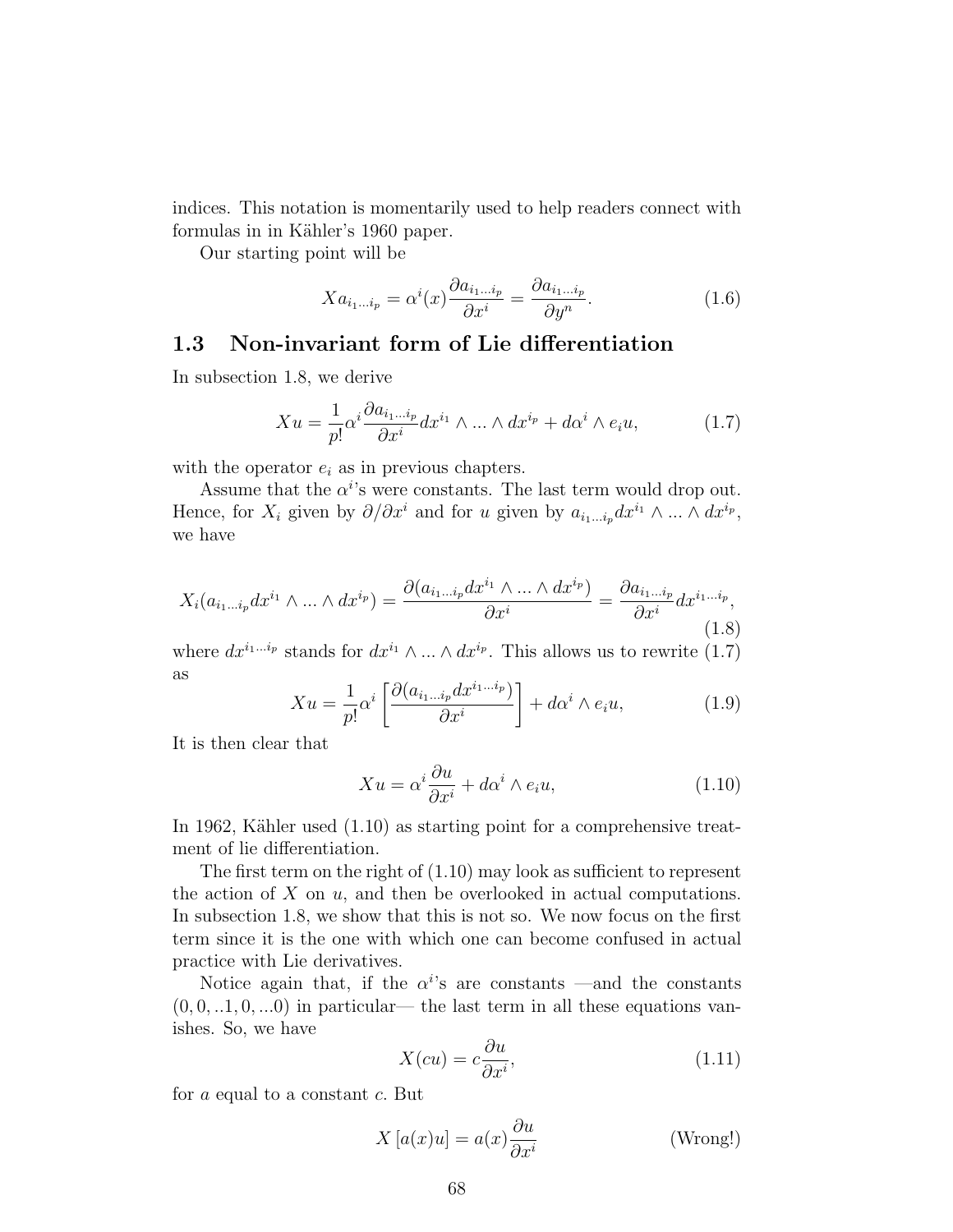is wrong. When in doubt with special cases of Lie differentiations, resort to (1.10).

The terms on the right of equations (1.7) to (1.10) are not invariant under changes of bases. So, if  $u$  were the state differential form for a particle, none of these terms could be considered as properties of the particle, say its orbital and spin angular momenta.

# 1.4 Invariant form of Lie differentiation

Kähler subtracted  $\alpha^i \omega_i^k \wedge e_k u$  from the first term in (1.10) and simultaneously added it to the second term. Thus he obtained

$$
Xu = \alpha^i d_i u + (d\alpha)^i \wedge e_i u, \qquad (1.12)
$$

since

$$
\alpha^i \frac{\partial u}{\partial x^i} - \alpha^i \omega_i{}^k \wedge e_k u = \alpha^i d_i u,\tag{1.13}
$$

and where we have defined  $(d\alpha)^i$  as

$$
(d\alpha)^i \equiv d\alpha^i + \alpha^i \omega_i^k. \tag{1.14}
$$

One may view  $d\alpha^i + \alpha^k \omega_k^i$  as the contravariant components of what Cartan and Kähler call the exterior derivative of a vector field of components  $\alpha^i$ . By "components as vector", we mean those quantities which contracted with the elements of a field of vector bases yield the said exterior derivative. Both differential-form-valued vector field and vectorfield-valued differential 1−form are legitimate terms for a quantity of that type. The corresponding covariant components are

$$
(d\alpha)_i = d\alpha_i - \alpha_h \omega_i^{\ b}.
$$
\n(1.15)

If you do not find (1.15) in the sources from which you learn differential geometry, and much more so if your knowledge of this subject is confined to the tensor calculus, please refer again to my book "Differential Geometry for Physicists and Mathematicians". Of course, if you do not need to know things in such a depth, just believe the step from (1.14) to  $(1.15)$ . We are using Kähler's notation, or staying very close to it. Nevertheless, there is a more Cartanian way of dealing with the contents of this and the next subsections. See subsection 1.7.

In view of the considerations made in the previous sections, we further have

$$
Xu = \alpha^i d_i u + (d\alpha)_i \wedge e^i u \tag{1.16}
$$

All three terms in  $(1.12)$  and  $(1.16)$  are invariant under coordinate transformations. The two terms on the right do not mix when performing a change of basis. This was not the case with the two terms on the right of (1.7) and (1.10), even though their form might induce one to believe otherwise.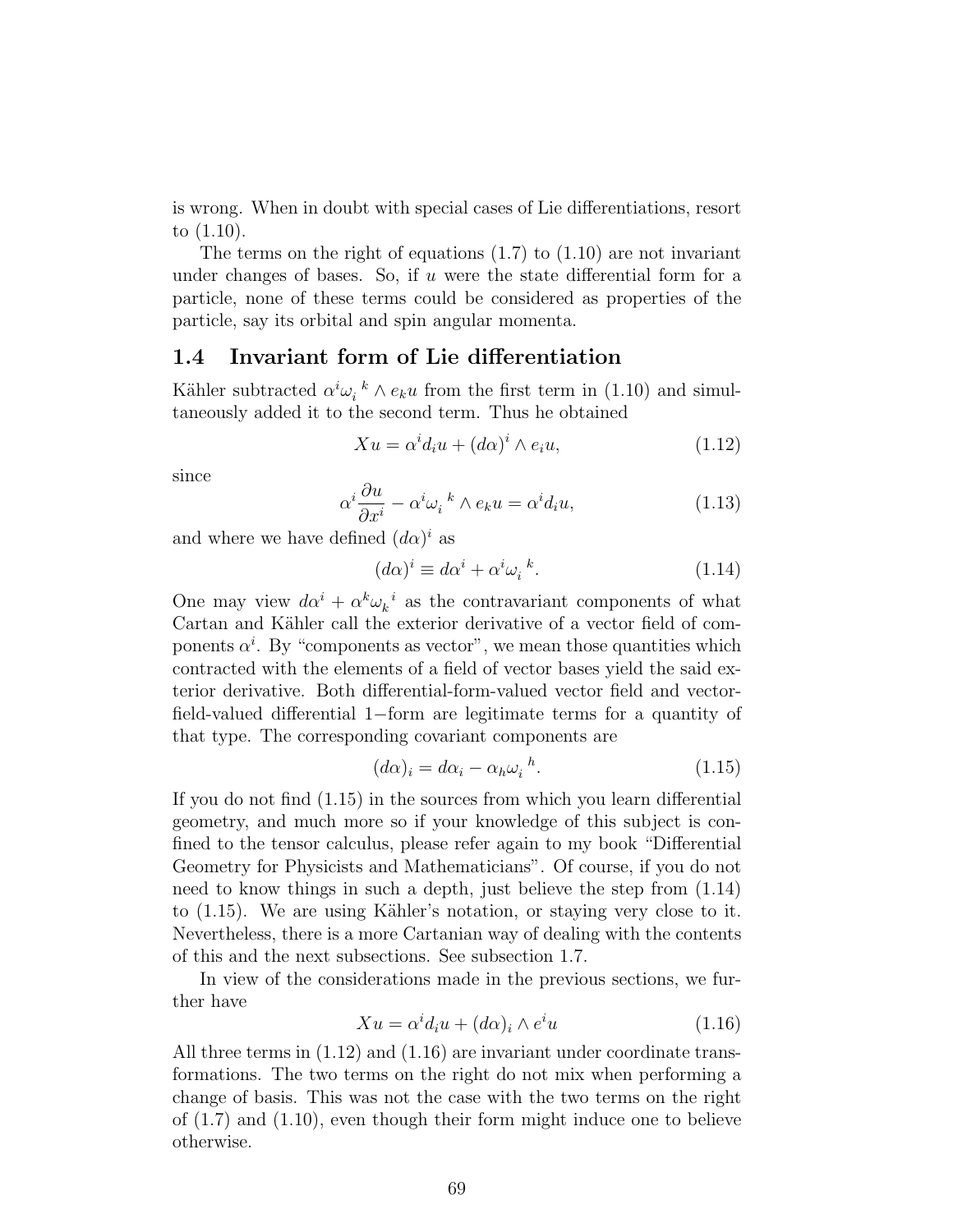# 1.5 Action of a Lie operator on the metric's coefficients

Following Kähler we introduce the differential 1–form  $\alpha$  with components  $\alpha_i$ , i.e.

$$
\alpha = \alpha_k dx^k = g_{ik}\alpha^i dx^k. \tag{1.17}
$$

If the  $\alpha^i$  were components of a vector field, the  $\alpha_k$  would be its covariant components. But both of them are here components of the differential form  $\alpha$ . We define  $d_i \alpha_k$  by

$$
(d\alpha)_i = (d_i \alpha_k) dx^k. \tag{1.18}
$$

Hence, on account of (1.15),

$$
d_i \alpha_k \equiv \alpha_{i,k} - \alpha_h \Gamma_i^{\ h}{}_{k}. \tag{1.19}
$$

Therefore,

$$
d_i \alpha_k + d_k \alpha_i = \alpha_{i,k} + \alpha_{k,i} - \alpha_h \Gamma_i^{\ h}{}_{k} - \alpha_h \Gamma_k^{\ h}{}_{i} \tag{1.20}
$$

In a coordinate system where  $\alpha^i = 0$   $(i < n)$  and  $\alpha^n = 1$ , we have

$$
\alpha_{i,k} = (g_{pi}\alpha^p)_{,k} = g_{pi,k}\alpha^p = g_{ni,k},\qquad(1.21)
$$

and, therefore,

$$
\alpha_{i,k} + \alpha_{k,i} = g_{ni,k} + g_{nk,i} \tag{1.22}
$$

On the other hand,

$$
\alpha^l \Gamma_{ilk} + \alpha^l \Gamma_{kli} = 2\Gamma_{ink} = g_{ni,k} + g_{nk,i} - g_{ik,n}, \qquad (1.23)
$$

From  $(1.20)$ ,  $(1.22)$  and  $(1.23)$ , we obtain

$$
d_k \alpha_i + d_i \alpha_k = \frac{\partial g_{ik}}{\partial x^n}.
$$
\n(1.24)

## 1.6 Killing symmetry and the Lie derivative

When the metric does not depend on  $x^n$ , (1.24) yields

$$
d_k \alpha_i + d_i \alpha_k = 0. \tag{1.25}
$$

We then have that

$$
e_i d\alpha = -2(d\alpha)_i. \tag{1.26}
$$

Indeed,

$$
e_i d\alpha = e_i d(\alpha_k dx^k)] = e_i[(\alpha_{k,m} - \alpha_{m,k})(dx^m \wedge dx^k)] = (\alpha_{k,i} - \alpha_{i,k})dx^k,
$$
\n(1.27)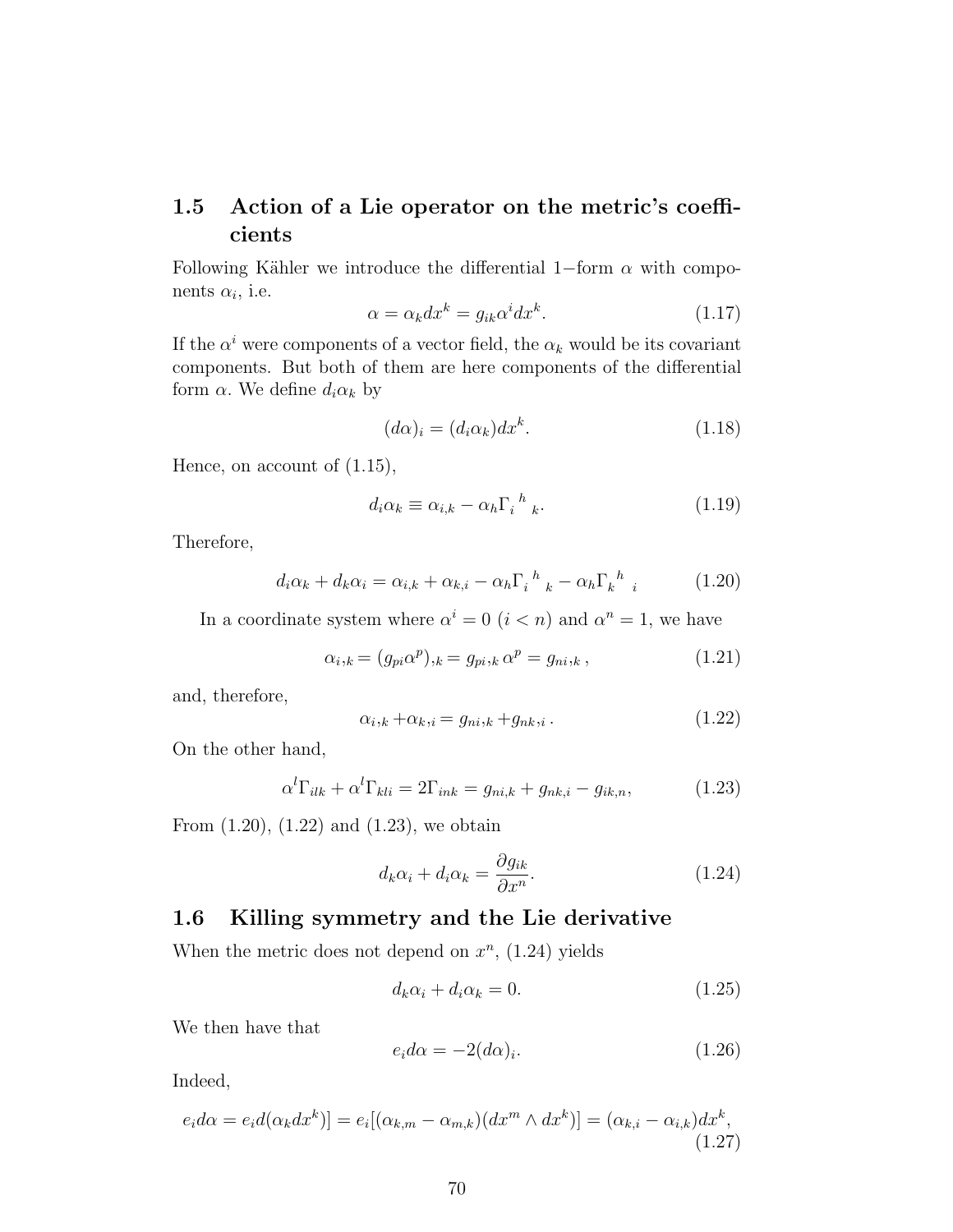where the parenthesis around  $dx^m \wedge dx^k$  is meant to signify that we sum over a basis of differential 2−forms, rather than for all values of  $i$  and  $k$ . By virtue of (1.18), (1.19) and (1.25), we have

$$
2(d\alpha)_i = (d_i \alpha_k - d_k \alpha_i) dx^k = [(\alpha_{i,k} - \alpha_h \Gamma_i{}^h{}_k) - (\alpha_{k,i} - \alpha_h \Gamma_k{}^h{}_i)] dx^k.
$$
\n(1.28)

We now use that  $\Gamma_i^h{}_k = \Gamma_k^h{}_i$  in coordinate bases, and, therefore,

$$
2(d\alpha)_i = (\alpha_{i,k} - \alpha_{k,i})dx^k = -e_i d\alpha.
$$
 (1.29)

Hence (1.26) follows, and (1.16) becomes

$$
Xu = \alpha^{i} d_{i}u - \frac{1}{2} e_{i} d\alpha \wedge e^{i}u.
$$
 (1.30)

Notice that we have just got  $Xu$  in pure terms of differential forms, unlike (1.16), where  $(d\alpha)_i$  makes implicit reference to the differentiation of a tensor field.

An easy calculation (See Kähler 1962) yields

$$
-2e_i d\alpha = d\alpha \vee u - u \vee d\alpha.
$$
 (1.31)

Hence,

$$
Xu = \alpha^i d_i u + \frac{1}{4} d\alpha \vee u - \frac{1}{4} u \wedge d\alpha, \qquad (1.32)
$$

which is our final expression for the Lie derivative of a differential form if that derivative is associated with a Killing symmetry.

# 1.7 Remarks for improving the Kähler calculus

The Kähler calculus is a superb calculus, and yet Cartan would have written it without coordinate bases. We saw in chapter one the disadvantage that these bases have relative to the orthonormal  $\omega^{i}$ 's, which are differential invariants that define a differentiable manifold endowed with a metric. In this section, the disadvantage lies in that one needs to have extreme care when raising and lowering indices, which is not a problem with orthonormal bases since one simply multiplies by one or minus one. Add to that the fact that  $dx_i$  does not make sense since there are not such a thing as "covariant curvilinear coordinates". On the other hand,  $\omega_i$  is well defined.

Consider next the Killing symmetry, (1.25). The  $d_k \alpha_i$  are associated with the covariant derivative of a vector field. But they could also be associated with the covariant derivatives of a differential 1-form. Indeed, we define  $(d_i\alpha)_k$  by

$$
d_i \alpha = (\alpha_{k,i} - \alpha_l \Gamma_{k}^{\ \ l} ) dx^k \equiv (d_i \alpha)_k dx^k. \tag{1.33}
$$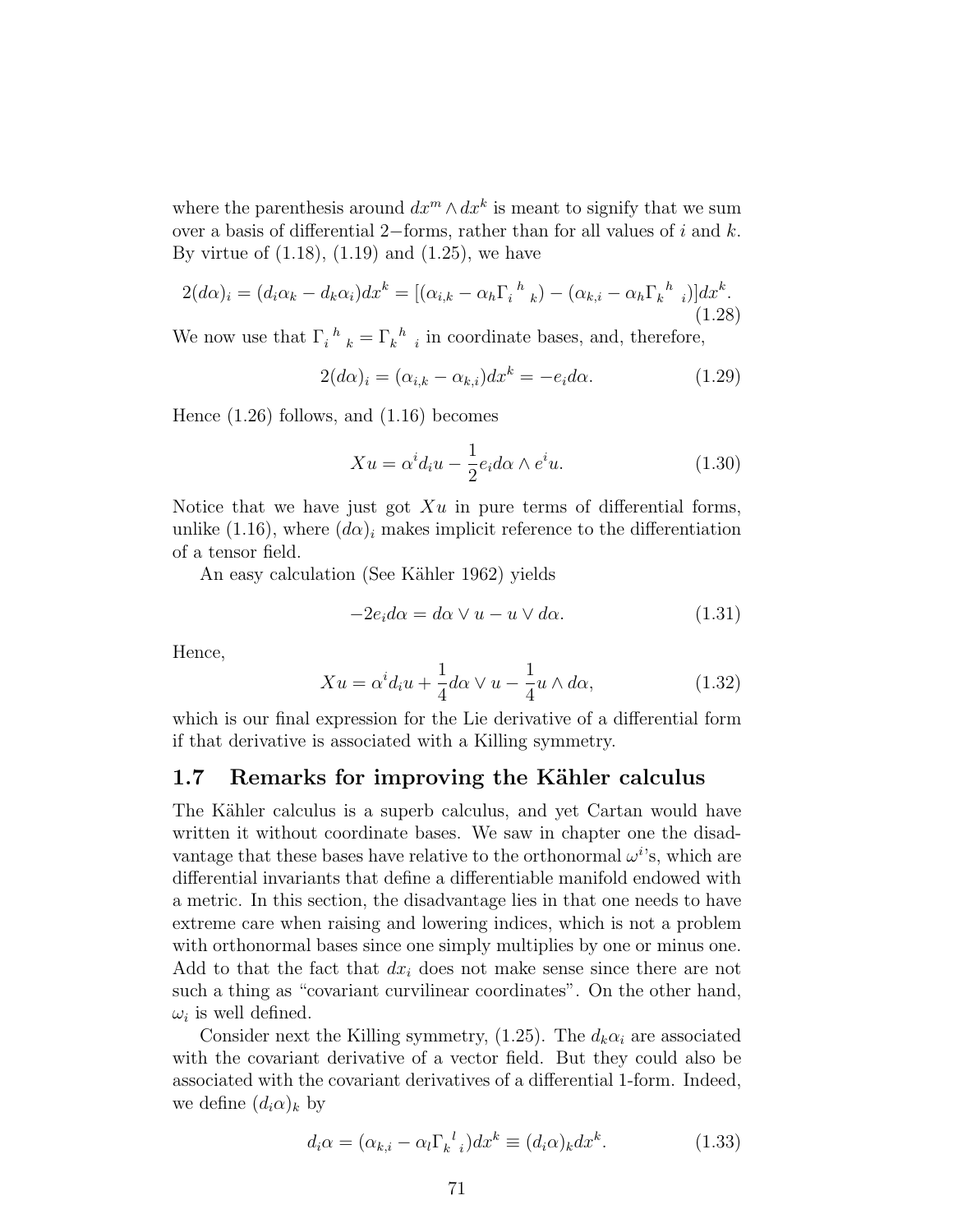But

$$
d_k \alpha_i \equiv \alpha_{k,i} - \alpha_h \Gamma_k^{\ h} \quad (1.34)
$$

Thus

$$
(d_i \alpha)_k = d_k \alpha_i \tag{1.35}
$$

and the argument of the previous two sections could have been carried out with covariant derivatives of differential forms without invoking components of vector fields.

# 1.8 Derivation of Lie differentiation as partial differentiation

Because the treatment of vector fields and Lie derivatives in the modern literature is what it is, we now proceed to show how a Lie operator as defined by Kähler (and by Cartan, except that he did not use this terminology but infinitesimal operator) can be reduced to a partial derivative.

Consider the differential system

$$
\frac{\partial x^i}{\partial \lambda} = \alpha_i(x^1, \dots x^n), \tag{1.36}
$$

the  $\alpha_i$  not depending on  $\lambda$ . One of n independent "constant of the motion" (i.e. line integrals) is then additive to  $\lambda$ . It can then be considered to be  $\lambda$  itself. Denote as  $y^i$   $(i = 1, n - 1)$  a set of  $n - 1$  such integrals, independent among themselves and independent of  $\lambda$ , to which we shall refer as  $y^n$ . The  $y^{i}$ 's  $(i = 1, n)$  constitute a new coordinate system and we have

$$
x^{i} = x^{i}(y^{1}, \quad , y^{n}). \tag{1.37}
$$

In the new coordinate system, the Lie operator reads  $X = \beta^i \partial/\partial y^i$ . Its action on a scalar function is

$$
\beta^i \frac{\partial f}{\partial y^i} = \alpha^l \frac{\partial f}{\partial x^l} = \frac{\partial x^l}{\partial \lambda} \frac{\partial f}{\partial x^l} = \frac{\partial f}{\partial y^n}.
$$
 (1.38)

We rewrite u (given by  $(1.5)$ ), as

$$
u = \frac{1}{p!} a_{i_1 \dots i_p} \frac{\partial x^{i_1}}{\partial y^{i_1}} \quad \frac{\partial x^{i_p}}{\partial y^{i_p}} dy^{k_1} \wedge \dots \wedge dy^{k_p},\tag{1.39}
$$

and then

$$
\frac{\partial u}{\partial y^n} = \frac{1}{p!} \frac{\partial a_{i_1 \dots i_p}}{\partial y^n} \frac{\partial x^{i_1}}{\partial y^{i_1}} \frac{\partial x^{i_p}}{\partial y^{i_p}} dy^{k_1} \wedge \dots \wedge dy^{k_p} + \frac{1}{(p-1)!} a_{i_1 \dots i_p} \frac{\partial}{\partial y^n} \left( \frac{\partial x^{i_1}}{\partial y^{k_1}} dy^{k_1} \right) \frac{\partial x^{i_2}}{\partial y^{k_2}} \frac{\partial x^{i_p}}{\partial y^{k_p}} dy^{k_2} \wedge \dots \wedge dy^{k_p}.
$$
\n(1.40)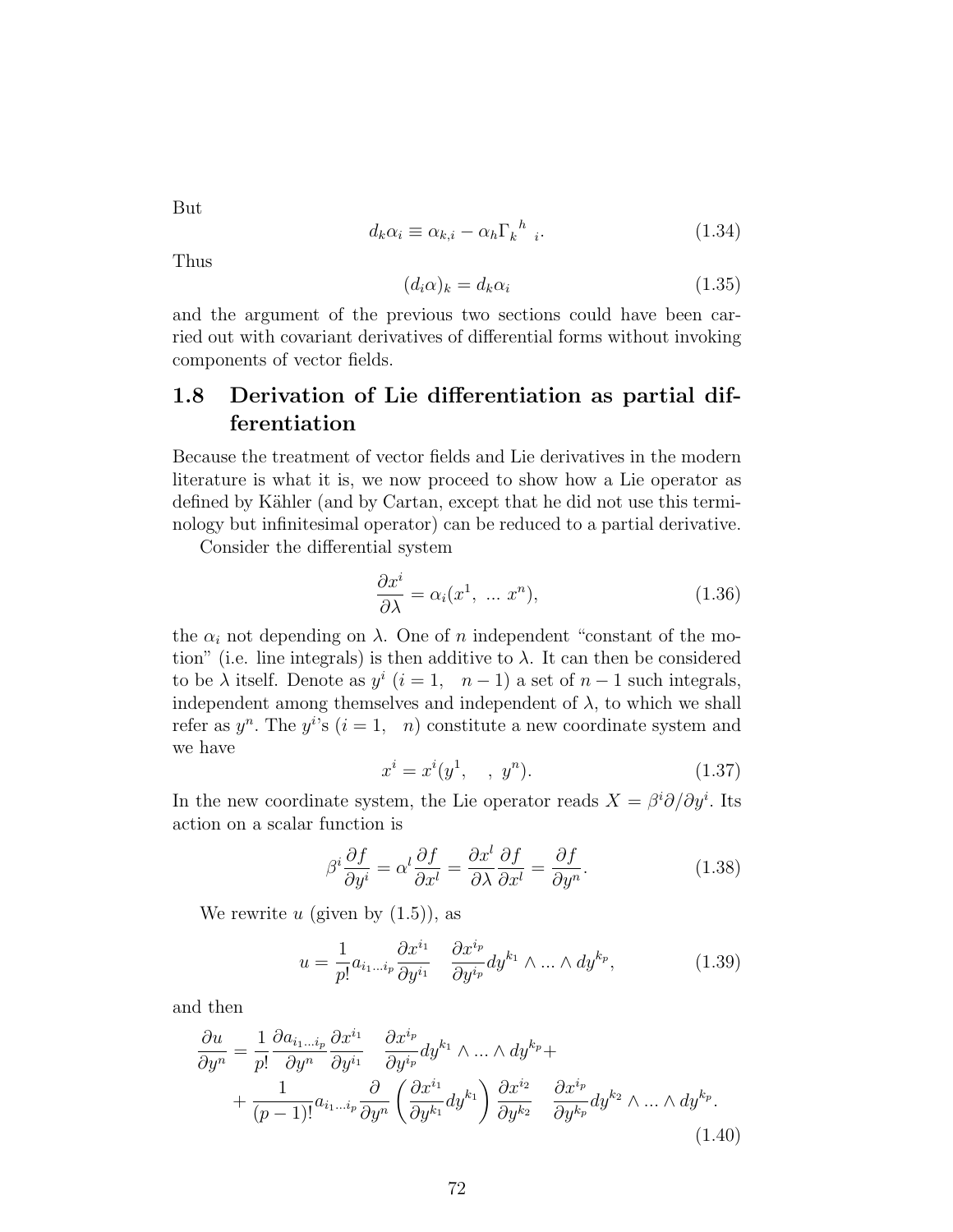We now use that

$$
\frac{\partial a_{i_1\ldots i_p}}{\partial y^n} = \frac{\partial a_{i_1\ldots i_p}}{\partial x^i} \frac{\partial x^i}{\partial y^n} = \alpha^i \frac{\partial a_{i_1\ldots i_p}}{\partial x^i}
$$
(1.41)

and that

$$
\frac{\partial}{\partial y^n} \left( \frac{\partial x^{i_1}}{\partial y^{k_1}} dy^{k_1} \right) = \frac{\partial}{\partial y^{k_1}} \left( \frac{\partial x^{i_1}}{\partial y^n} \right) dy^{k_1} = d \left( \frac{\partial x^{i_1}}{\partial y^n} \right) = d \alpha^{i_1}.
$$
 (1.42)

Hence

$$
Xu = \frac{\partial u}{\partial y^n} = \frac{1}{p!} \alpha^i \frac{\partial a_{i_1 \dots i_p}}{\partial x^i} dx^{i_1 \dots i_p} + \frac{1}{p!} a_{i_1 \dots i_p} d\alpha^i \wedge dx^{i_2} \wedge \dots \wedge dx^{i_p}.
$$
 (1.43)

and finally

$$
Xu = \frac{1}{p!} \alpha^i \frac{\partial u}{\partial x^i} + d\alpha^i \wedge e_i u,
$$
\n(1.44)

## 2 Angular momentum

The components of the angular momentum operators acting on scalar functions are given by (1.3), and therefore

$$
\alpha_k = -x^j dx^i + x^i dx^j,\tag{2.1}
$$

and

$$
d\alpha_k = -dx^j \wedge dx^i + dx^i \wedge dx^j = 2dx^i \wedge dx^j \equiv 2w_k. \tag{2.2}
$$

Hence

$$
\chi_k u = x^i \frac{\partial u}{\partial x^j} - x^j \frac{\partial u}{\partial x^i} + \frac{1}{2} w_k \vee u - \frac{1}{2} u \wedge w_k. \tag{2.3}
$$

The last two terms constitute the component  $k$  of the spin operator. It is worth going back to  $(1.7)$  and  $(1.10)$ , where we have the entangled germs of the orbital and spin operator, if we replace  $\chi$  with  $\chi_k$ . It does not make sense to speak of spin as intrinsic angular momentum until  $u$ represents a particle, which would not be the case at this point.

Kähler denotes the total angular momentum as  $K + 1$ , which he defines as

$$
(K+1)u = \sum_{i=1}^{3} \chi_i u \vee w_i.
$$
 (2.4)

He then shows by straightforward algebra that

$$
-K(K+1) = \chi_1^2 + \chi_2^2 + \chi_3^2. \tag{2.5}
$$

He also develops the expression for  $(K + 1)$  until it becomes

$$
(K+1)u = -\sum_{i} \frac{\partial u}{\partial x^{i}} \vee dx^{i} \vee rdr + \sum_{i} x^{i} \frac{\partial u}{\partial x^{i}} + \frac{3}{2}(u - \eta u) + g\eta u \tag{2.6}
$$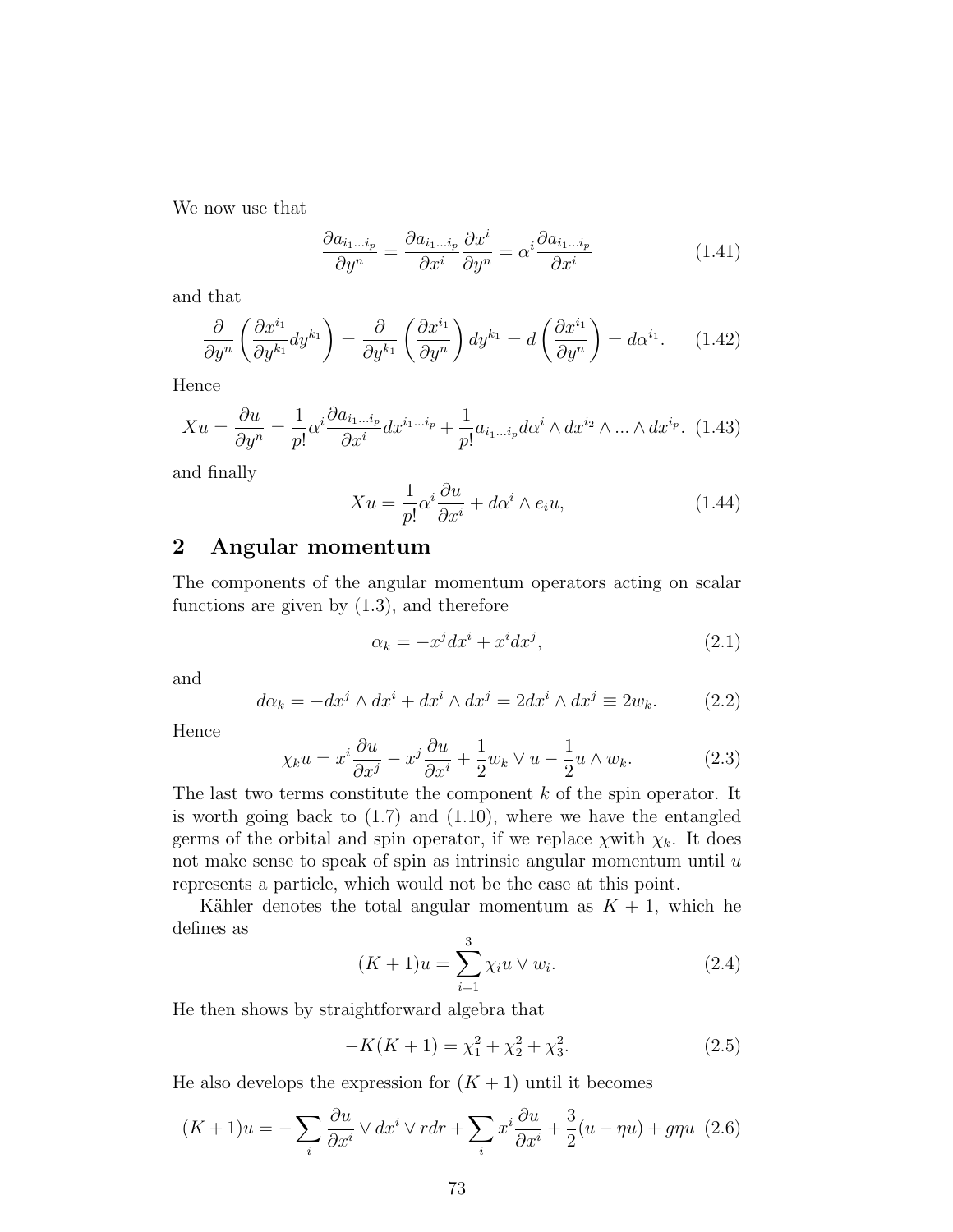and also

$$
(K+1)u = -\zeta \partial \zeta u \vee r dr + \sum_{i} x^{i} \frac{\partial u}{\partial x^{i}} + \frac{3}{2} (u - \eta u) + g \eta u, \qquad (2.7)
$$

where  $\eta$  is as in previous chapters, where  $\zeta$  reverses the order of all the differential 1–form factors in u and where  $g \equiv dx^i \wedge e_i$ . This expression for  $(K + 1)u$  is used in the next section.

# 3 Strict harmonic differential forms in  $E_3 - \{0\}$

This section is a somewhat abbreviated form of Kähler's treatment of strict harmonic differential forms in  $E_3-\{0\}$ , meaning the 3-D Euclidean space punctured at the origin of coordinates.

Kähler starts his argument with considerations on Laurent series of harmonic functions. He states that "... one can prove that every time differentiable harmonic function in  $E_3 - \{0\}$  can be written as a series"

$$
f = \sum_{h = -\infty}^{\infty} f^{(h)},\tag{3.1}
$$

where  $f^{(h)}$  is a homogeneous polynomial of degree h of homogeneity, for  $h \geq 0$ , and its the product of polynomial by  $r^{2h+1}$  for  $h < 0$  (A theorem along similar lines in the modern literature can be found in the book "Harmonic Function Theory" by S. Axler, P. Bourdon and W. Ramey, copyrighted in 2001). From there, Kähler argues that one can expand a strict harmonic differential form u as

$$
u = \sum_{-\infty}^{\infty} u^{(h)},\tag{3.2}
$$

where  $u^{(h)}$  is (a) a homogeneous of degree h with respect to the Cartesian coordinates, and (b) also being polynomic for  $h \geq 0$ , and finally the product of a polynomial by  $r^{-2h-1}$  for  $h < 0$ .

We shall consider 3.2 as an ansatz with  $u^{(h)}$ 's of type (a). As for (b), we shall deal with this in due time. Be aware of the fact that 3.1 is not contained in 3.2, since the former is for harmonic functions and 3.2 is for strict harmonic differential forms. Obviously, non-trivial strict harmonic functions do not exist.

#### 3.1 Simplification by reduction

Kähler shows that there is isomorphisms between modules  $M_h$  and  $M_{-h-2}$ , for  $-\infty < h < \infty$ , the subscript h being the degree of homogeneity h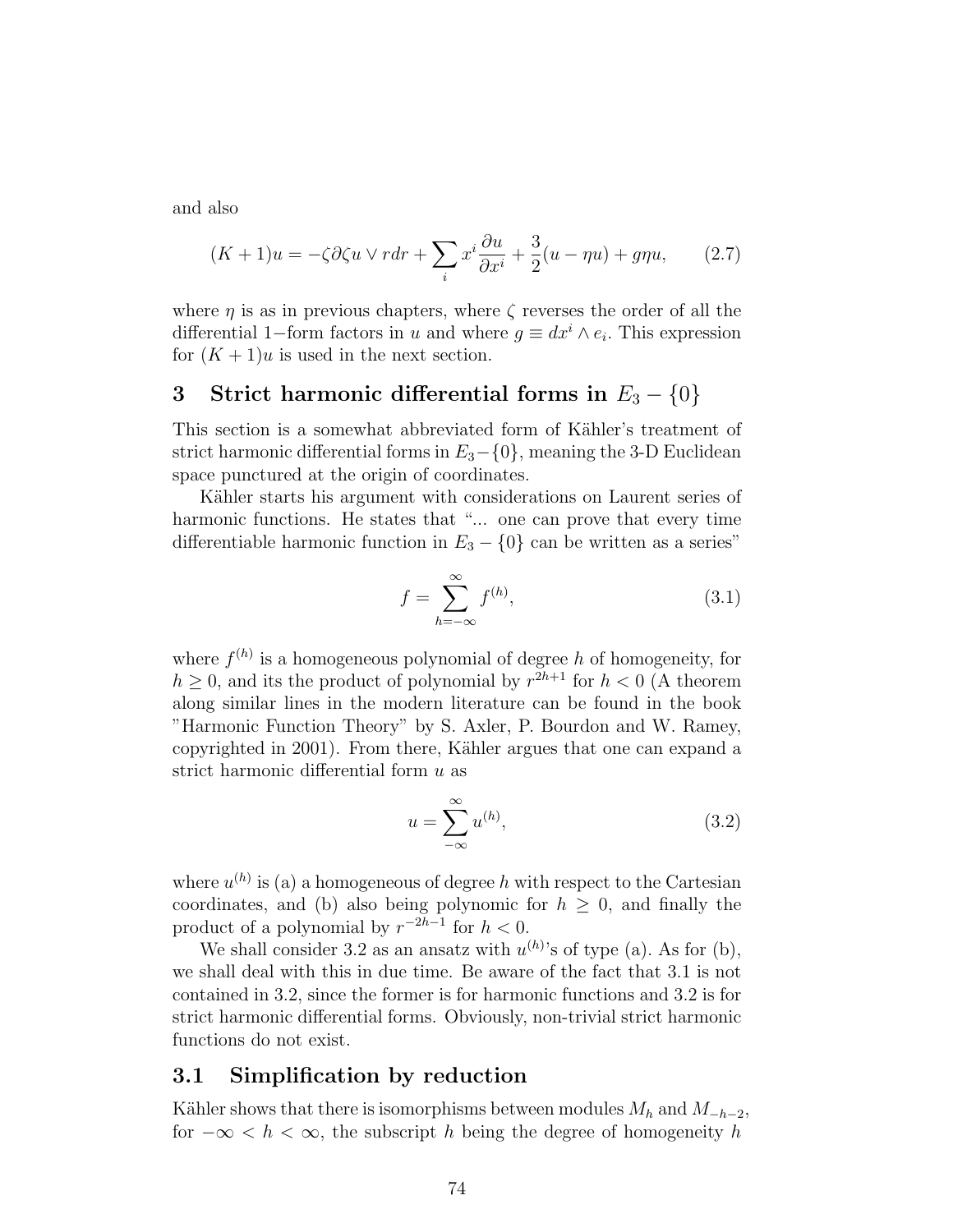of the members of the module. One can show that the module  $M_{-1}$  is empty.

Let  $u$  be strict harmonic of degree  $h$ . Then,

$$
\partial(r^{-2h-2}dr \vee u) = \partial(r^{-2h-2}dr) \vee u + 2[e^l(r^{-2h-2}dr)] \vee d_l u,\qquad(3.3)
$$

by virtue of the rule for  $\partial(v \vee u)$  and the assumption  $\partial u = 0$ .

Let us compute the first term on the right hand side

$$
\partial(r^{-2h-2}dr) = -(2h+2)r^{-2h-3} + r^{-2h-2}\partial dr.
$$
 (3.4)

For  $\partial dr$ , we need a little bit of computations which we address using Cartan's notation (If not familiar with it, see this author's "Differential Geometry for Physicists and Mathematicians"). Clearly  $\partial dr = \omega^l \cdot d_l dr$ , where

$$
\omega^1 = dr, \quad \omega^2 = r d\theta, \quad \omega^3 = r \sin \theta d\phi. \tag{3.5}
$$

Using

$$
d\omega^{i} = \omega^{j} \wedge \omega_{j}^{i}, \quad \omega_{ij} + \omega_{ji} = 0, \tag{3.6}
$$

one readily obtains

$$
\omega_1^2 = d\theta \quad \omega_1^3 = \sin\theta d\phi, \quad \omega_2^3 = \cos\theta d\phi. \tag{3.7}
$$

Then,

$$
d_l(dr) = d_l\omega^1 = -\Gamma^1_{l\,i}\omega^i = -\omega^1_{l}.
$$
\n(3.8)

Hence

$$
\partial(dr) = \omega^l \cdot d_l(dr) = \omega^2 \cdot (-\omega_2^1) + \omega^3 \cdot (-\omega_3^1) =
$$
  
=  $rd\theta \cdot d\theta + r \sin\theta d\phi \cdot \sin\theta d\phi = \frac{1}{r} + \frac{1}{r} = \frac{2}{r}$  (3.9)

which will go into the last term of (3.4) and then, therefore, into the first term of  $(3.3)$ . For the second term of  $(3.3)$ , we use that

$$
e^{l}(r^{-2h-2}dr) = e^{l}(r^{-2h-3}rdr) = e^{l}(r^{-2h-3}x^{i}dx^{i}) = r^{-2h-3}x^{l}
$$
 (3.10)

so that it becomes

$$
2r^{-2l-3}x^l\frac{\partial u}{\partial x^l} = 2hr^{-2h-3}u,\tag{3.11}
$$

after using the homogeneity of u in  $d_l u$ .

From (3.3), (3.4), (3.9) and (3.11), we get

$$
\partial(r^{-2h-2}dr \vee u) = 0. \tag{3.12}
$$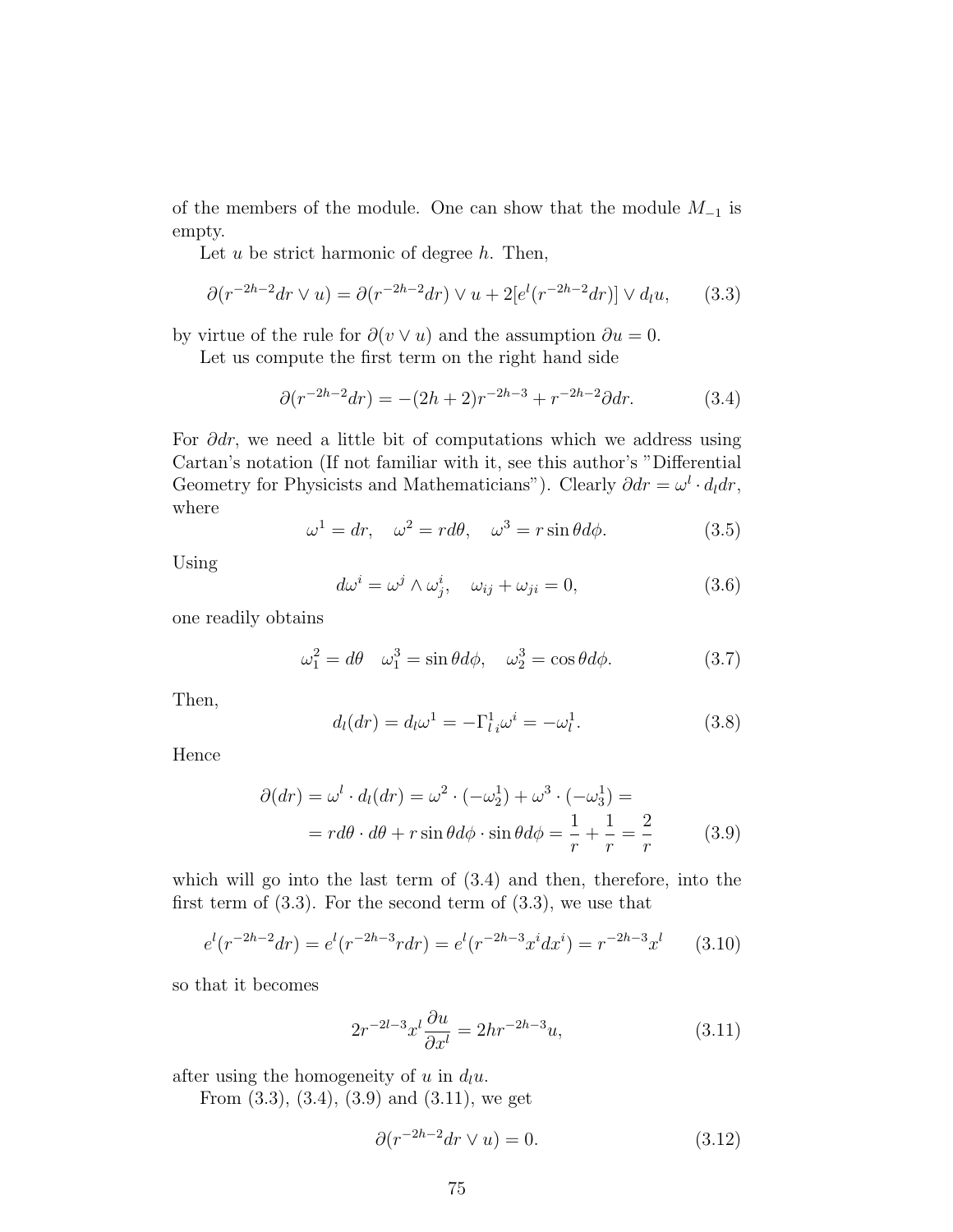hence  $r^{-2h-2}$  is strict harmonic. Its degree of homogeneity is  $-h-2$ . We write the result just obtained as

$$
r^{-2h-2}dr \vee u_h = v_{-h-2}.\tag{3.13}
$$

No assumption was made as to whether  $h$  is positive, or negative, or zero. We proceed to confirm this.

We multiply (3.13) by  $r^{2h+2}dr$  and obtain

$$
r^{2h+2}dr \vee v_{-h-2} = u_h \tag{3.14}
$$

which is equivalent to referring to  $-h-2$  as l, in which case, the exponent  $2h + 2$  becomes

$$
2h + 2 = 2(-l - 2) + 2 = -2l - 2
$$
\n(3.15)

and

$$
r^{-2l-2}dr \vee v_l = u_{-l-2},\tag{3.16}
$$

in agreement with (3.13).

It follows from all this that it suffices to compute  $M_h$  for  $h \geq 0$  in order to readily obtain  $M_{-h-2}$ . It also suffices to compute the subset of even differential forms in  $M_h$  since the even ones will be obtained through Clifford multiplication by the unit differential form of grade  $n$ .

# 3.2 Eigen differential forms of total angular momentum

We seek as expansion of strict harmonic differentials by eigen differential forms of the total angular momentum operator, since the equation  $\partial_3 u =$ 0 has spherical symmetry.

The elements of  $M_h$  are of the form  $a + v$  where a and v are respectively differential 0-form and 2-form respectively. The formula for the action of K on  $a + v$  is

$$
Ku = -(h+1)a + [(h+1)v - 2da \wedge rdr] \qquad (3.17)
$$

Kähler shows that a necessary and sufficient condition for  $a+v$  to be an eigen differential of K with proper value  $k$  is that the equations

$$
-(h+1)a = ka, \qquad (h+1)v - 2da \wedge rdr = kv \qquad (3.18)
$$

be satisfied. This can be achieved in any of the two following ways:

$$
I: a = 0, \qquad k = h + 1 \tag{3.19}
$$

$$
II : k = -h - 1, \t (h + 1)v - da \wedge r dr = kv.
$$
 (3.20)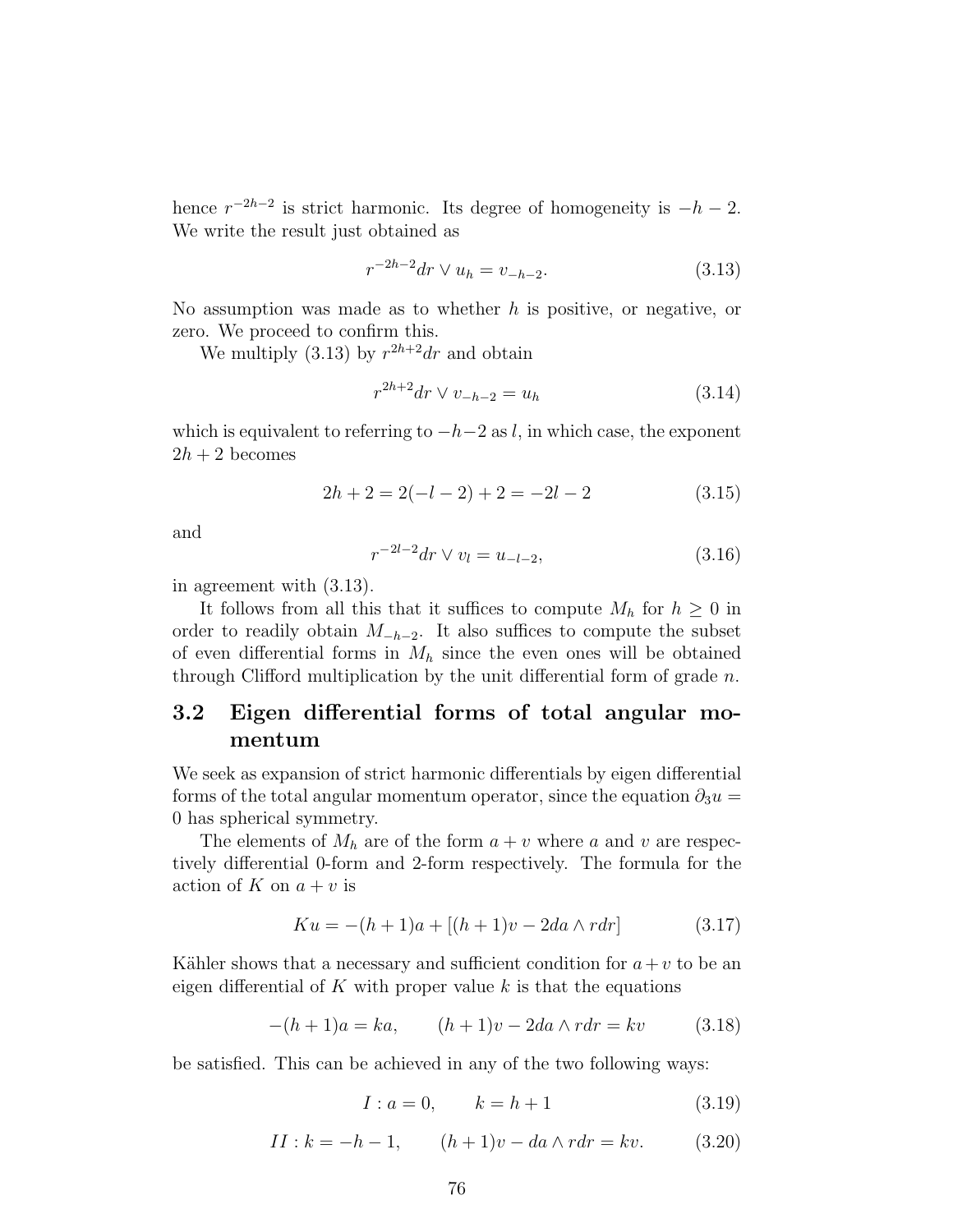The solutions of type I are of the form

$$
u = df \vee w, \quad \partial \partial f = 0,
$$
\n(3.21)

where the annulment of  $\partial \partial f$  follows from  $\partial u = 0$ .

The solutions of type II can be written as

$$
u = a + \frac{1}{h+1} da \wedge r dr, \quad \partial \partial a = 0,
$$
\n(3.22)

(for the proof of  $\partial \partial a = 0$ , see further below) and further as

$$
u = a + \frac{1}{h+1}(da \vee rdr - da \cdot rdr) =
$$
  
=  $a + \frac{1}{h+1}(da \vee rdr - \frac{\partial a}{\partial x^i}dx^i \cdot x_j dx^j) = a + \frac{1}{h+1}\partial a \vee rdr - \frac{h}{h+1}a.$ 

Hence we have

$$
u = \frac{1}{h+1}(a + \partial a \vee r dr), \qquad \partial \partial a = 0,
$$
 (3.23)

as alternative to (3.22).

We now prove that  $\partial \partial a = 0$ . We use (3.23) and

$$
\partial(u \vee v) = \partial u \vee v + (\eta u \vee \partial v) + 2e^i u \vee d_i v,
$$

to obtain

$$
0 = \partial u = \partial((h+1)u) = \partial(a + \partial a \vee r dr) =
$$
  
=  $\partial a + \partial \partial a \vee r dr - \partial a \vee \partial(r dr) + 2 \frac{\partial a}{\partial x^i} \vee d_i(r dr).$  (3.24)

But the sum of the first, third and fourth term on the right of (3.24) cancel out, since  $d_i(rdr) = dx^i$  and

$$
\partial(rdr) = \partial(x_i dx^i) = \sum dx^i \vee dx^i = 3. \tag{3.25}
$$

So, (3.24) becomes

$$
0 = \partial u = \partial \partial a \vee r dr.
$$

Clifford multiplication by  $\frac{1}{r}dr$  on the right yields  $\partial \partial a = 0$ .

Notice that we could have used the fact that  $h \geq 0$ , but have not done so.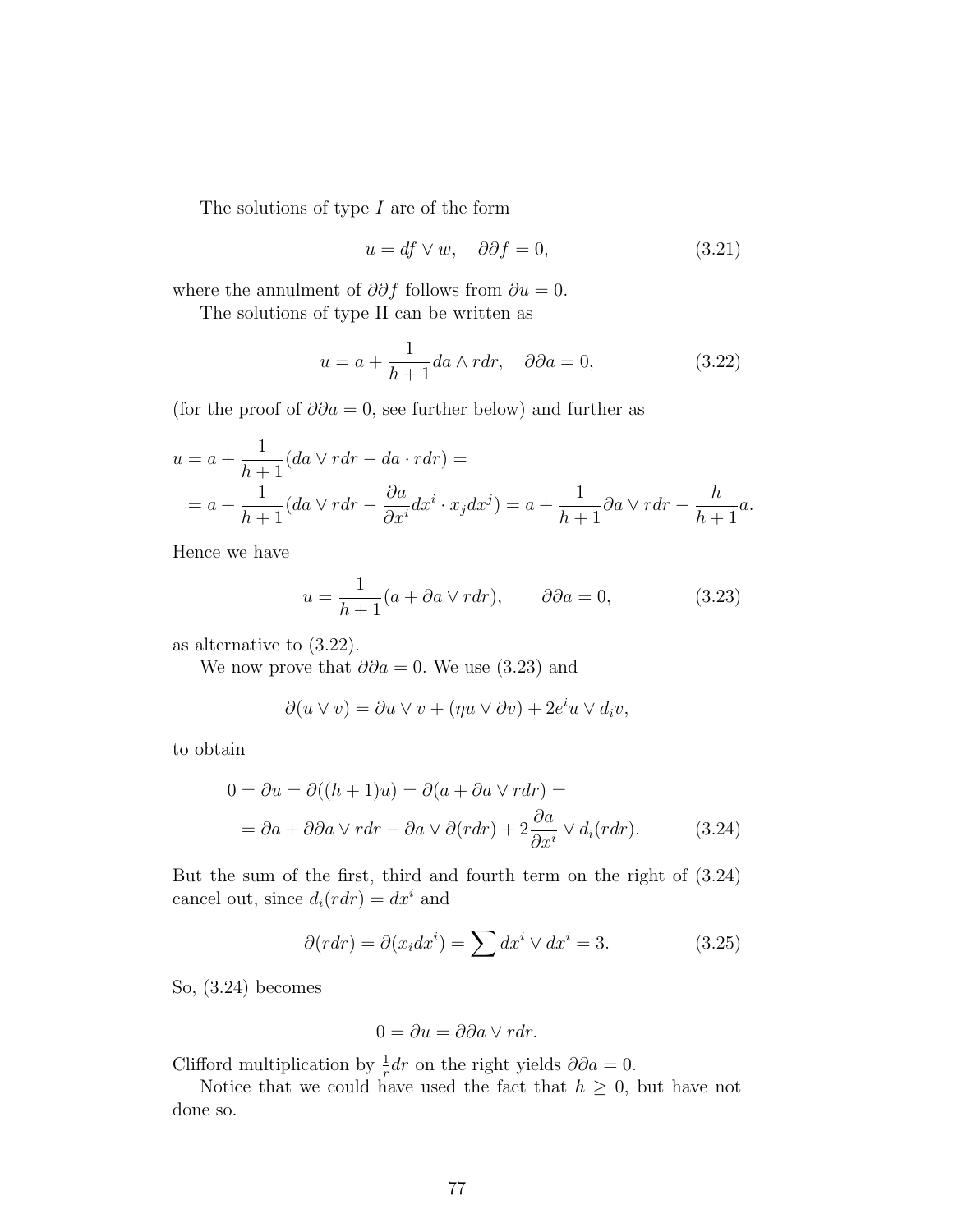The solutions of type II can still be given another form. First notice that if we multiply the right hand side of  $(3.22)$  by  $h+1$  we reproduce the submodule. So let us write the u in  $(3.22)$  and  $(3.23)$  further as

$$
u = (h+1)a + da \wedge rdr. \tag{3.26}
$$

Now observe the following:

$$
-r^{2h+2}dr \vee d(r^{-2h-1}a) = (2h+1)a - rdr \vee da, \qquad (3.27)
$$

but

$$
dr \vee da = dr \wedge da + \sum \frac{x^i}{r} \frac{\partial a}{\partial x^i} = -da \wedge dr + \frac{h}{r}a. \tag{3.28}
$$

Hence, from (3.27) and (3.28)

$$
-r^{2h+2}dr \vee d(r^{-2h-1}a) = (2h+1)a + da \wedge rdr - ha = (h+1)a + da \wedge rdr = u,
$$
\n(3.29)

where we have used  $(3.26)$  for the last step..

From this equation follows a very important result. Notice that equation (3.13) states that the Clifford product by  $r^{-2h-2}dr$  of a strict harmonic differential form of degree of homogeneity  $h$  gives a strict harmonic differential form of degree  $-h-2$ . In (3.29), we solve for  $d(r^{-2h-1}a)$ through multiplication by  $-r^{-2h-1}dr$  and, since u is homogeneous of degree h, we conclude that  $d(r^{2h-2}a)$  is strict harmonic of degree  $-h-2$ .

Kähler obtains the same result in a different way. Assume that the  $a$ 's are harmonic functions. Since  $r^{-2h-1}a$  is obtained from a by replacement of  $x^i$  by  $x^i/r^2$  followed by division by r, it also is harmonic. Hence, it follows from  $\partial \partial (r^{-2h-1}a) = 0$  that  $\partial (r^{-2h-1}a)$ , which equals  $d(r^{-2h-1}a)$ , is strict harmonic of degree  $-h-2$ . This leads Kähler to write the submodule of even differential forms as

$$
\frac{1+\eta}{2}M_h = dF_{h+1} \vee w + r^{2h+2} dr \vee dF_{-h-1}, \qquad h \ge 0,
$$
 (3.30)

where  $F_h$  is the module, say over the complex field, of homogeneous harmonic polynomials of degree h, and  $F_{-h-1}$  is the set of harmonic functions  $r^{-2h-1}a$ .

The members of the module  $(3.30)$ , but without the input of  $F<sub>h</sub>$  for  $h \geq 0$  being harmonic polynomials, would simply be written as

$$
u_h = da_h \vee w + r^{2h+2} dr \vee d(r^{-2h-1}b_h), \tag{3.31}
$$

where  $a_h$  and  $b_h$  are arbitrary harmonic functions. As we just said after Eq. (3.25), h could be  $\geq 0$  or  $< 0$ . We have not assumed one or the other. As for the odd differential forms, they would be given as

$$
u_h = de_h + r^{2h+2} dr \vee d(r^{-2h-1} f_h) \vee v,
$$
\n(3.32)

where  $e_h$  and  $f_h$  are arbitrary harmonic functions.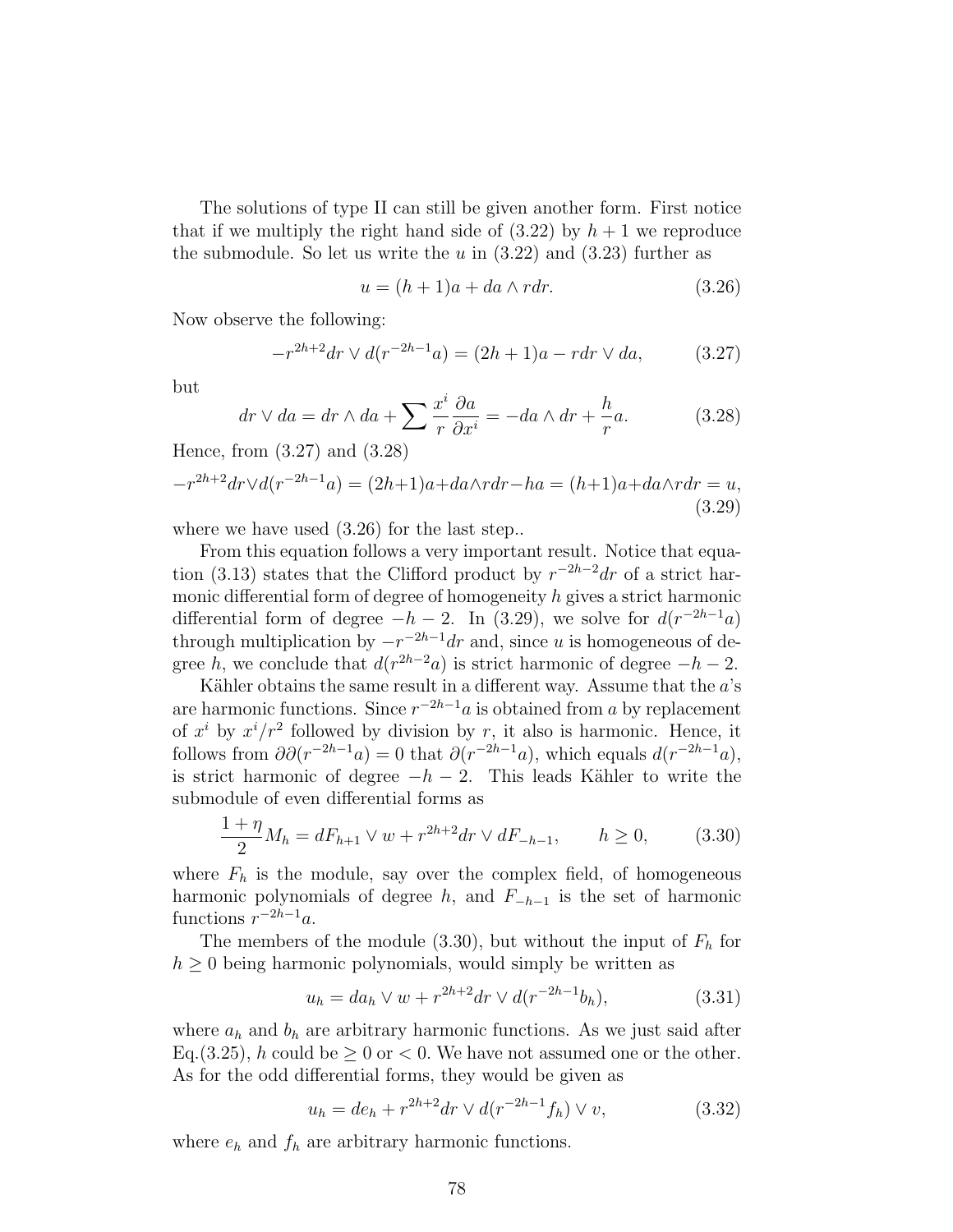# 3.3 Angular factor of strict harmonic differential form solutions of  $\partial_3 u = 0$

In chapter 2, we already saw that one can accommodate less symmetry in solutions of equations than on the equations themselves. We now look at a similar situation from another perspective.

The Laplacian operator is isotropic. Its solutions are not so in general. In other words, they are not spherically symmetric because of their dependence on  $\theta$  and  $\phi$ . So, how does the symmetry of an equation reflect itself in its solutions. The answer for Kähler equations with, for example, spherical symmetry,

$$
\partial u = a \lor u,\tag{3.33}
$$

means that, when we obtain  $\partial u$  for any solution, we not recover the solution left multiplied by some spherical symmetric  $u$ .

With this observation, we can understand Kähler's construction of solutions from homogeneous harmonic polynomials, namely

$$
F_k = \sum_{m=-l}^{l} C \cdot r^k Y_k^m, \qquad l = |k| \qquad (3.34)
$$

where C stands for complex coefficients  $C_l^k$ . The  $d(r^k Y_k^m)$  are strict harmonic differentials, as per the first term on the right of (3.32) or because  $0 = \partial \partial (r^k Y_k^m) = \partial [d(r^k Y_k^m)]$ . We do not want solutions of  $\partial_3 u = 0$ , but of the Kähler equation. So, we seek solutions whose Kähler derivative will behave as specified in the previous paragraph.

He then defines the "spherical differentials",  $S_k^m$ ,

$$
S_k^m = r^{1-k} d(r^k Y_k^m). \tag{3.35}
$$

These are differential 1-forms of degree of homogeneity zero. Using that  $d(r^k Y_k^m)$  is strict harmonic, we readily obtain

$$
\partial S_k^m = \frac{1-k}{r} dr \vee S_k^m. \tag{3.36}
$$

It is not as easy to obtain the following important result for later use:

$$
d_r S_k^m = 0,\t\t(3.37)
$$

for later use. The argument goes as follows. The  $d_h$  operator is covariant, i.e. it transforms tensorially. Use a superscript to denote the coordinate system with which one is computing. Denote  $d_h^{(x)}$  $\binom{x}{h}$  and  $d_h^{(y)}$  $v_h^{(y)}$  as  $v_h$  and  $v_h'$ .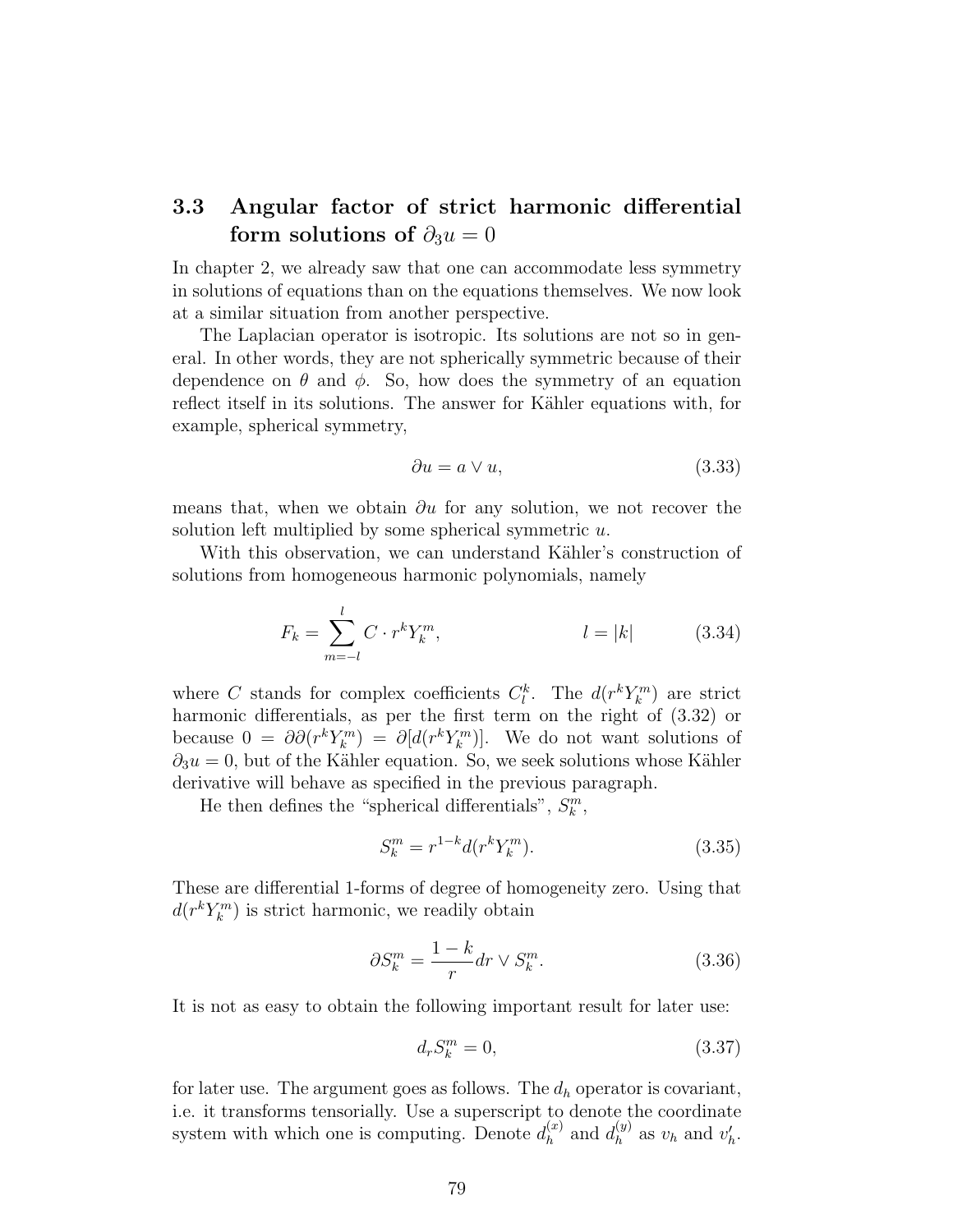Clearly,  $v_i' = (\partial x^l / \partial y^i)v_l$ . Thus  $d_i^{(y)} = (\partial x^l / \partial y^i)d_l^{(x)}$  $\binom{x}{l}$  and with  $d_r$  denoting  $d_i^{(y)}$  $i^{(y)}$  for  $y^i = r$ , we have

$$
d_r u = \frac{\partial x^i}{\partial r} d_i^{(x)} u = \frac{x^i}{r} \frac{\partial u}{\partial x^i} = -\frac{h}{r} u.
$$
 (3.38)

Since  $S_k^m$  is homogeneous of degree zero, Eq. (3.37) follows.

## 3.4 Inclusion of the radial factor

We now seek radial factors  $R$  that will satisfy the rotational symmetry around all three axes,

$$
X_i R = 0.\t\t(3.39)
$$

We show below that

$$
\partial(R \vee S_k^m) = (\partial R + \eta \zeta R \vee \frac{1-k}{r} dr) \vee S_k^m,\tag{3.40}
$$

the angular dependence on the right hand side thus being confined to  $S_k^m$ .

In order to satisfy (3.39), one requires R to be of the form  $R =$  $R_1 + R_2$ , where

$$
R_1 = \rho_0 + \rho_1 dr_1, \qquad R_2 = (\rho_2 + \rho_3 dr) \vee w,\tag{3.41}
$$

with  $\rho_{\nu} = \rho_{\nu}(r)$ . In turn, we can rewrite this as

$$
R = R_1 + R_2 \vee w, \qquad e_{\theta} R_{1,2} = e_{\phi} R_{1,2} = 0. \tag{3.42}
$$

Using  $(3.28)$  and  $(3.42)$ , we get

$$
\partial(R_1 \vee S) = \partial R_1 \vee S + \eta R_1 \vee \partial S,\tag{3.43}
$$

and recalling that  $w$  is a constant differential and commutes with the whole algebra,

$$
\partial(R_2 \vee w \vee S) = \partial(R_2 \vee S \vee w) = \partial(R_2 \vee S) \vee w =
$$
  
=  $\partial R_2 \vee S \vee w + \eta R_2 \vee \partial S \vee w$  (3.44)  
=  $\partial R_2 \vee w \vee S + \eta R_2 \vee w \vee \partial S$ .

Needless to say that indices  $k$  and  $m$  are understood everywhere. Since  $R_1 - R_2 \vee w = \tau R$ , we further get, using (3.43) and (3.44)

$$
\partial(R \vee S) = \partial R \vee S + \eta \zeta R \vee \partial S, \tag{3.45}
$$

which, together with (3.36), implies (3.40).]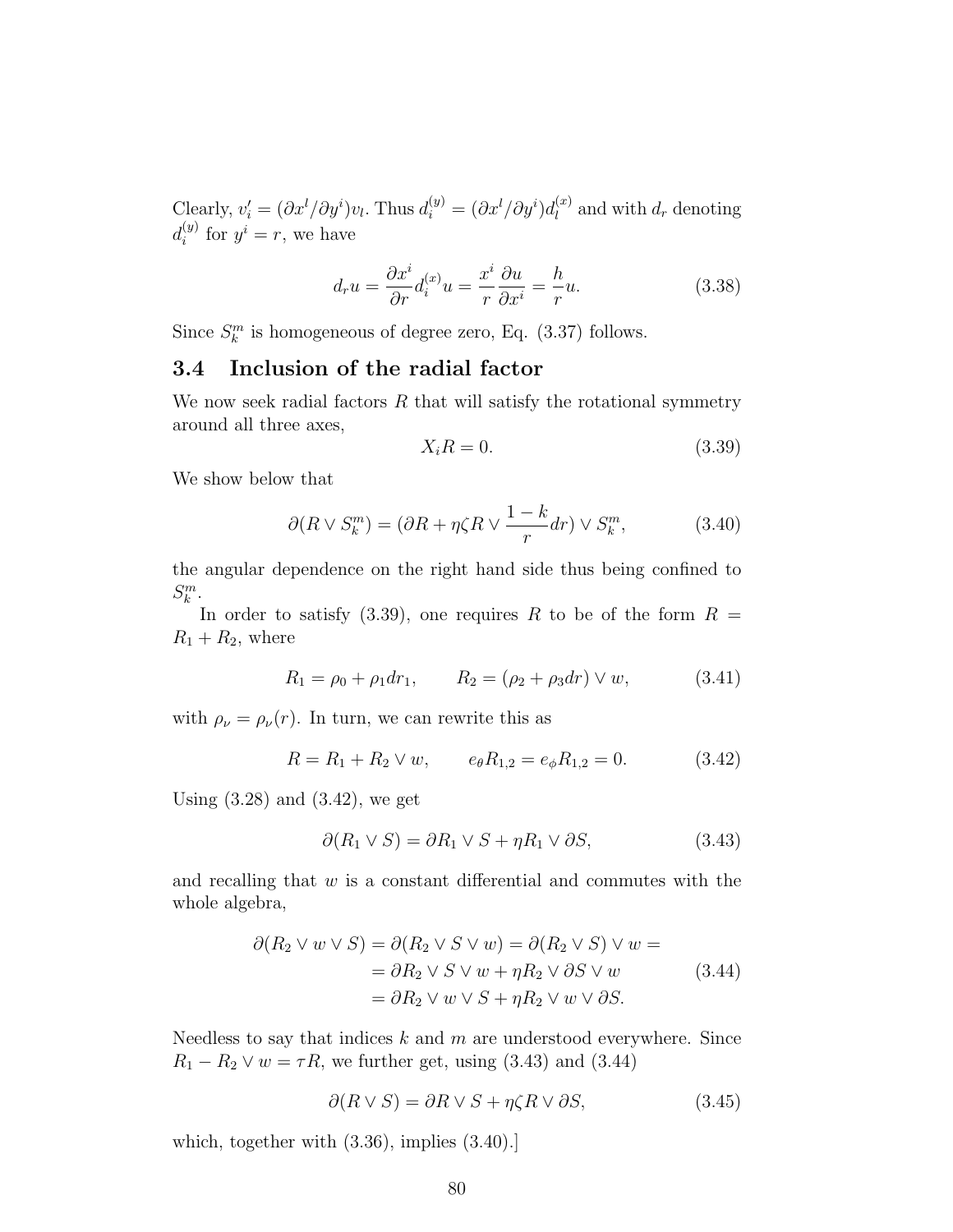#### 3.5 The general solution

The  $S_k$  defined by

$$
S_k = \sum_{m=-l}^{+l} C \cdot S_k^m \qquad (l = |k|) \qquad (3.46)
$$

constitutes a C-module. Then, by virtue of (3.34) and (3.35),

$$
dF_k = r^{k-1} S_k \tag{3.47}
$$

and, then, following (3.30) and that

$$
\frac{1-\eta}{2}M_h = \frac{1+\eta}{2}M_h \vee w,\tag{3.48}
$$

(equivalently eqs,  $(3.31)$  and  $(3.32)$ ), we finally get

$$
M_h = r^h S_{h+1} + r^h dr \vee S_{-h-1} + r^h S_{h+1} \vee w + r^h dr \vee S_{-h-1} \vee w. \tag{3.49}
$$

(Notice that the first and last terms on the right are from (3.32) and the other one from (3.31). This is, as we argued, valid for  $h \geq 0$  and  $h < 0$ . Kähler had assumed  $h \geq 0$ . One then Clifford-multiplies (3.49) by  $r^{-2h-2}dr$  and obtains

$$
M_{-h-2} = r^{-h-2} dr \vee S_{h+1} + r^{-h-2} S_{-h-1} +
$$
  
+ 
$$
r^{-h-2} dr \vee S_{h+1} \vee w + r^{-h-2} w \vee S_{-h-1}.
$$
 (3.50)

Of course, the form of the right hand side of (3.49) is identical to the form of the right hand side of (3.50). Hence, once again, (3.49) is valid regardless of whether  $h$  is positive, zero or negative.

The expansion of  $M_h$  leads to the following expansion over the indices K and m

$$
u = \sum_{k,m} R_m^k \vee S_k^m \tag{3.51}
$$

$$
R_k^m = r^k (a_{km} + b_{km} dr + c_{km} w + f_{km} dr \vee w)
$$
 (3.52)

with constant coefficients  $a_{km}$ ,  $b_{km}$ ,  $c_{km}$  and  $f_{km}$ .

### 4 The fine structure of the hydrogen atom

It takes no extra effort to let the charge of the nucleus be  $Z|e|$ . This amounts to neglecting the interaction of the electrons in the atom.

The electromagnetic potential then takes the simple form

$$
\omega = -c\Phi dt, \qquad \Phi = \frac{Z|e|}{r}.
$$
\n(4.1)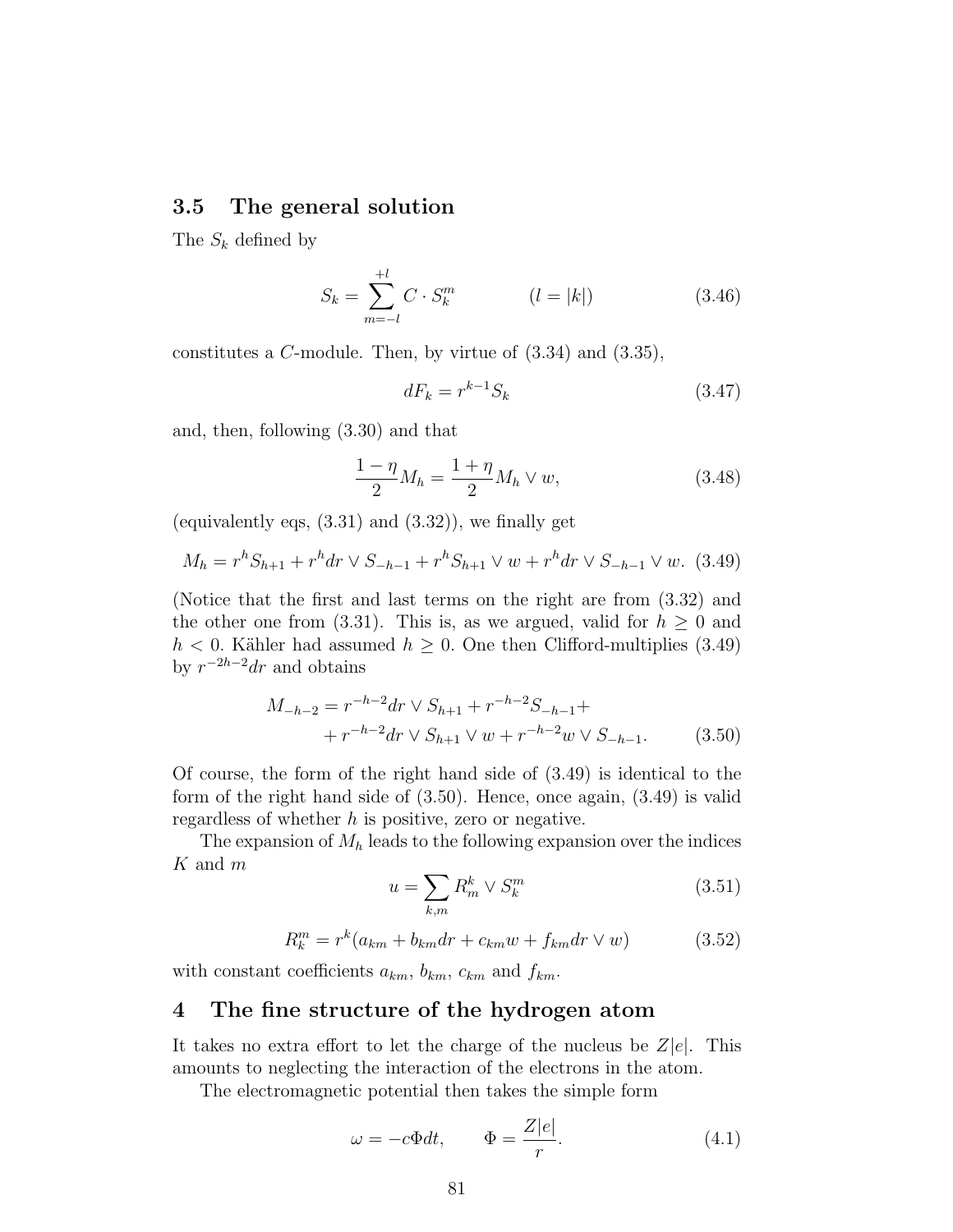The Kähler equation now is

$$
\partial u = \frac{1}{hc}(-E_0 + \frac{Zc^2}{r}icdt) \vee u,\tag{4.2}
$$

where  $E_0$  is the mass of the electron. We apply to  $(4.2)$  the treatment for stationary solutions reported in the previous chapter with

$$
u = p \vee e^{-\frac{iEt}{\hbar c}} \epsilon^{-}
$$
\n
$$
(4.3)
$$

where E is the energy of the electron in the external field.  $\alpha$  and  $\beta$  as defined in chapter 4 now take the form

$$
\alpha = -\frac{E_0}{\hbar c}, \qquad \beta = \frac{1}{\hbar c} \frac{Ze^2}{r}
$$
\n(4.4)

and the equation for  $p$  becomes

$$
\partial p - \frac{1}{\hbar c} (E + \frac{Ze^2}{r}) \vee \eta p + \frac{1}{\hbar c} E_0 p = 0.
$$
 (4.5)

Because of spherical symmetry, we use the ansatz

$$
p = R \vee S_k^m,\tag{4.6}
$$

where R is spherically symmetric. From  $(4.5)$ ,  $(4.6)$  and  $(3.40)$ , we obtain

$$
[\partial R + \eta \zeta R \vee \frac{1 - k}{r} + \frac{1}{\hbar c} (E + \frac{Ze^2}{r}) \vee \eta R + \frac{1}{\hbar c} E_0 R] \vee S_k^m = 0. \quad (4.7)
$$

Let us refer to the contents of the square brackets as  $\mathcal{R}$  and let us solve (4.7) by setting  $\mathcal{R} = 0$ . On account of the first of equations (3.42), we write this as

$$
\mathcal{R}_1 + \mathcal{R}_2 \vee w = 0,\tag{4.8}
$$

where  $\mathcal{R}_i$  is  $\mathcal{R}$  with R replaced with  $R_i(i = 1, 2)$ . Hence we proceed to solve the equation

$$
\partial R_i + \eta R_i \vee \frac{1 - k}{r} dr \pm \frac{1}{\hbar c} (E + \frac{Ze^2}{r}) \eta R_i + \frac{1}{\hbar c} E_0 R_i = 0, \qquad (4.9)
$$

where the top and bottom signs correspond to  $R_1$  and  $R_2$  respectively.

Both  $R_1$  and  $R_2$  are sums of 0-form and 1-form that only depend on  $r$  and  $dr$ . For later comparison with equations in the physics literature, we write:

$$
R_i = f(r)dr - g(r),\tag{4.10}
$$

where the subscript  $i$  for  $f$  and  $g$  is understood but not made explicit because the sign  $\pm$  to be used now makes it unnecessary.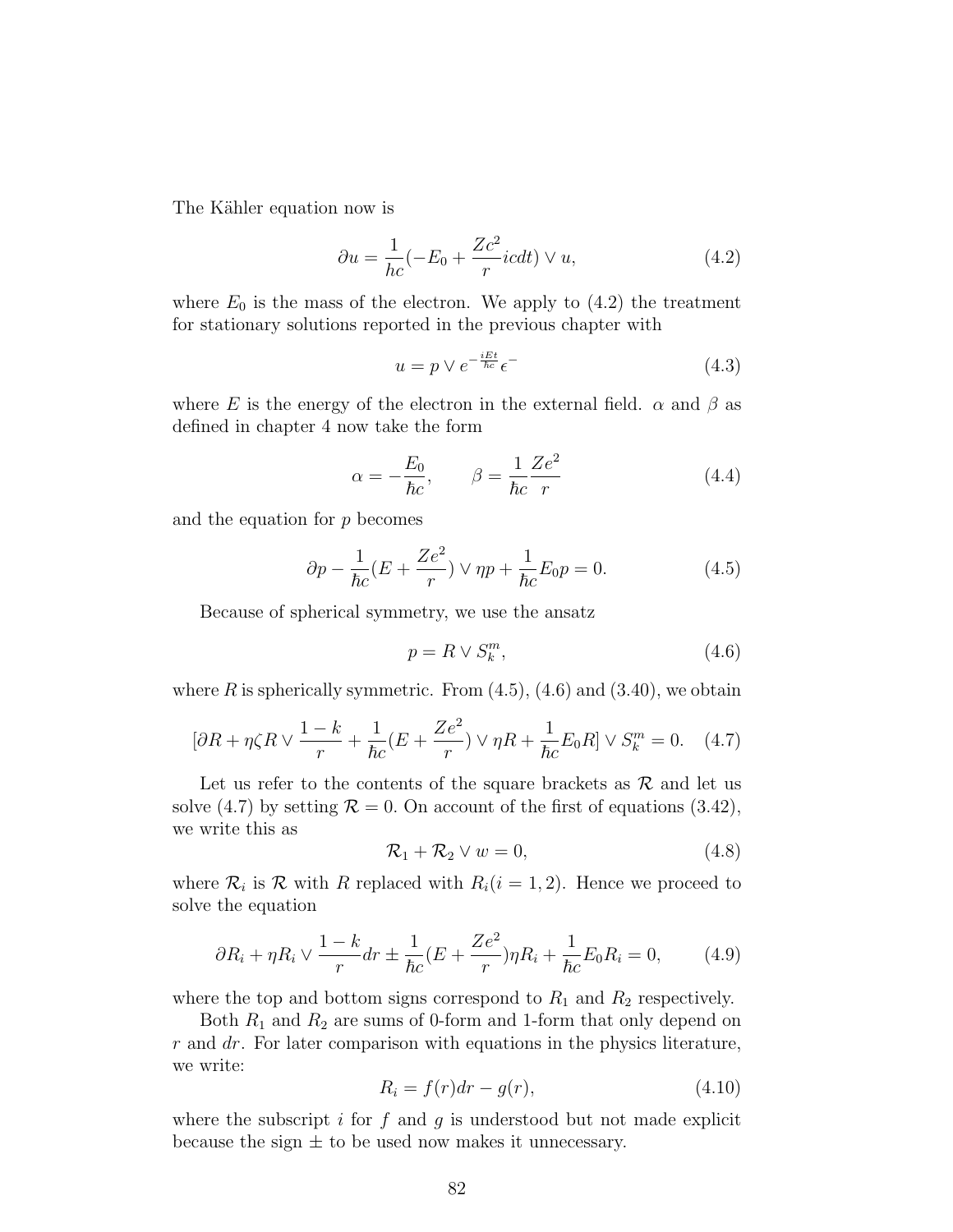When computing  $\partial R_i$  we encounter  $\partial dr$ , which we found to be  $2/r$ (see eq. (3.9). We take  $\partial R_i$  into (4.9) and set equal to zero both the scalar part and the coefficient of  $dr$ . We obtain the two systems

$$
\frac{df}{dr} + \frac{1+k}{r}f = \frac{1}{\hbar c}[E_0 \pm (E + \frac{Ze^2}{r})]g,\tag{4.11}
$$

$$
\frac{dg}{dr} + \frac{1-k}{r}g = \frac{1}{\hbar c}[E_0 \mp (E + \frac{Ze^2}{r})]f,
$$
\n(4.12)

respectively for the upper and lower signs. For each of the two systems, we have the sign plus in front of  $k$  in the first equation and the minus sign in the second equation. This difference arises from the action of  $\eta$ on the 0-form and 1-form parts of each of the  $R_i$ 's, and similarly for the change from  $\pm$  to  $\mp$ . The two systems corresponds to the two solutions

$$
u = [f(r)dr - g(r)] \vee S_k^m \vee T^-
$$
\n(4.13)

with  $f$  and  $g$  solutions of the first system, and

$$
u = [f(r)dr - g(r)] \wedge S_k^m \vee w \vee T^-, \qquad (4.14)
$$

with  $f$  and  $g$  solutions of the second system and where

$$
T^{-} \equiv e^{-\frac{iEt}{\hbar c}} \epsilon^{-}.
$$
\n(4.15)

Notice that we can obtain the (first) system

$$
\frac{df}{dr} + \frac{1+k}{r}f = \frac{1}{\hbar c}[E_0 + (E + \frac{Ze^2}{r})]g,\tag{4.16}
$$

$$
\frac{dg}{dr} + \frac{1-k}{r}g = \frac{1}{\hbar c}[E_0 + (E + \frac{Ze^2}{r})]f,
$$
\n(4.17)

from the second one

$$
\frac{df}{dr} + \frac{1+k}{r}f = \frac{1}{\hbar c}[E_0 - (E + \frac{Ze^2}{r})]g,\tag{4.18}
$$

$$
\frac{dg}{dr} + \frac{1-k}{r}g = \frac{1}{\hbar c}[E_0 + (E + \frac{Ze^2}{r})]f,
$$
\n(4.19)

by the exchange  $(f, g) \rightarrow (g, f)$  and  $k \rightarrow -k$ . We use this fact to reduce the problem of solving two systems to solving just one by further observing that, up to the sign, we can also obtain this replacement  $(f, g) \rightarrow (g, f)$  in (4.13) through multiplication by dr, i.e.

$$
[f(r)dr - g(r)]dr = -[g(r)dr - f(r)].
$$
\n(4.20)